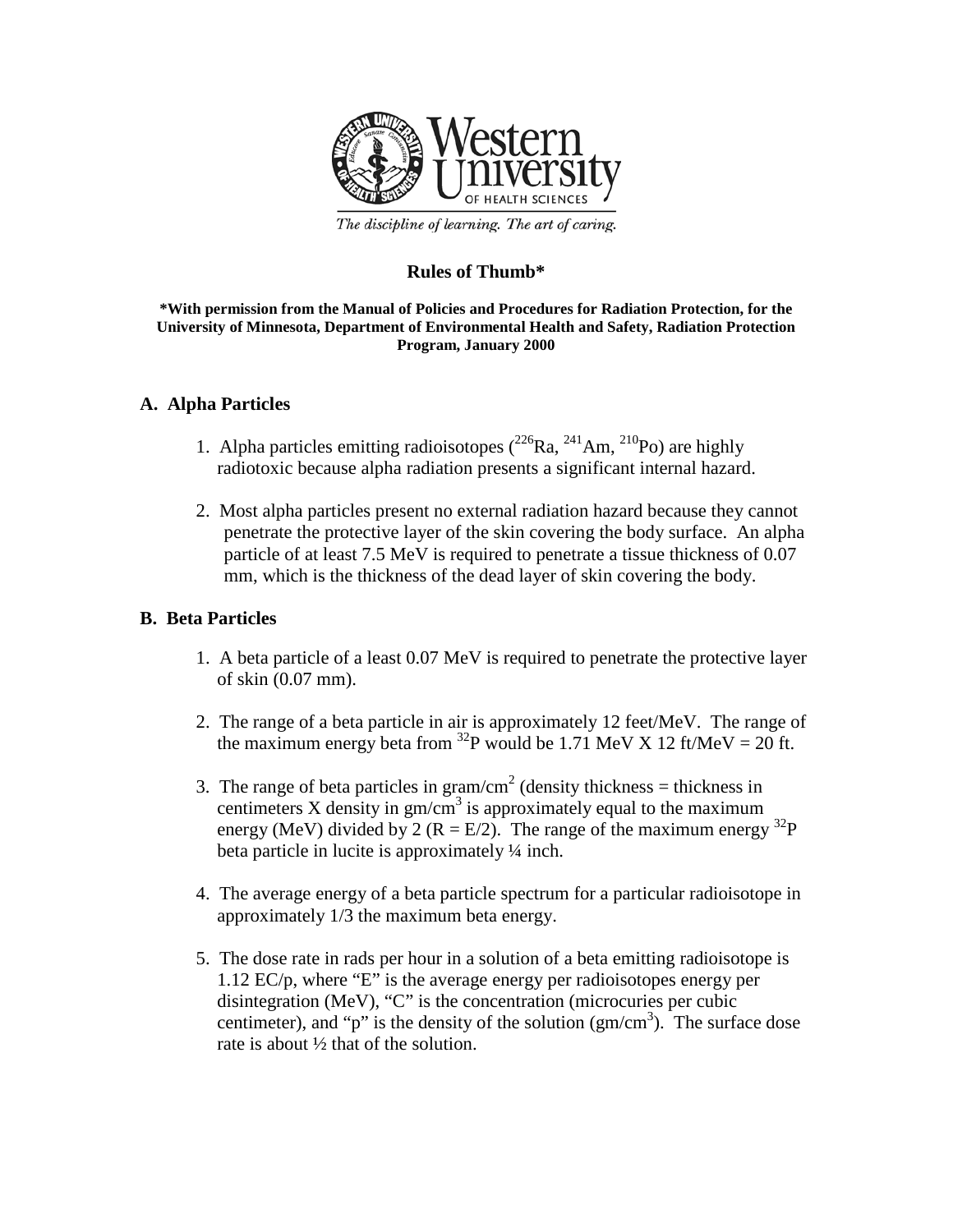- 6. The skin surface dose rate through the protective layer of skin  $(7mg/cm^2)$  from a uniform thin deposition of 1 microcurie/ $\text{cm}^2$  is about 9 rads/hour for the beta energies of about 0.6 MeV.
- 7. For a point source of beta radiation (neglecting air and self-absorption), the dose rate at 1 cm is approximately equal to 200 x number of millicuries  $=$ rads/hour. This varies only slightly with beta energy. Dose rate at 1 cm for 1 mCi of <sup>32</sup>P is about 200 rads/hour.
- 8. Bremsstrahlung (breaking radiation) or x-rays produced as a result of beta particles being slowed down increases approximately with the square of the maximum beta energy, and approximately as the square of the atomic number of the absorbing material. For this reason, low Z materials are recommended for shielding beta emitters.
- 9. When beta particles of 1 to 2 MeV pass through low Z materials such as water, aluminum, lucite, or glass less than 1% of the energy is converted to bremsstrahlung. <sup>32</sup>P beta particles will convert approximately 5% of their energy to bremsstrahlung when absorbed in lead.

## **C. Gamma Rays**

- 1. The exposure rate (mR/hour) at 1 foot from a point source of gamma radiation emitter between 0.07 and 4.0 MeV is approximately equal to 6 x mCi x E x n, where  $E =$  energy per disintegration in MeV, and  $n =$  number of gamma rays per disintegration.
- 2. The dose rate in rads/hour in an infinate medium contaminated with a gamma emitter is 2.12 EC/p, where  $E =$  average gamma energy per disintegration in MeV,  $C =$  number of microcuries per cubic centimeter, and  $p =$  density in grams per cm<sup>3</sup>. Surface dose rate is about  $\frac{1}{2}$  this dose rate.

# **D. X-Rays**

- 1. The exposure rate at 2 feet from a diagnostic x-ray tube operated at 100 kVp and 100 mA is about 2.3 R/second in the primary beam.
- 2. The exposure rate in the primary beam of a fluoroscopic x-ray unit operated at 80 kVp and 1 mA is approximately 2.1 R/minute.
- 3. X-ray diffraction units can have primary beam intensities as high as 400,000 R/minute. Scattered radiation at approximately 1 foot from the point of scatter can be on the order of 150 R/hour.
- 4. The threshold dose for skin erythema from x-rays is about 300 to 400 R. The minimum single dose for cataract production is 200 rads, and a dose of 750 rads results in a high incidence of cataracts.